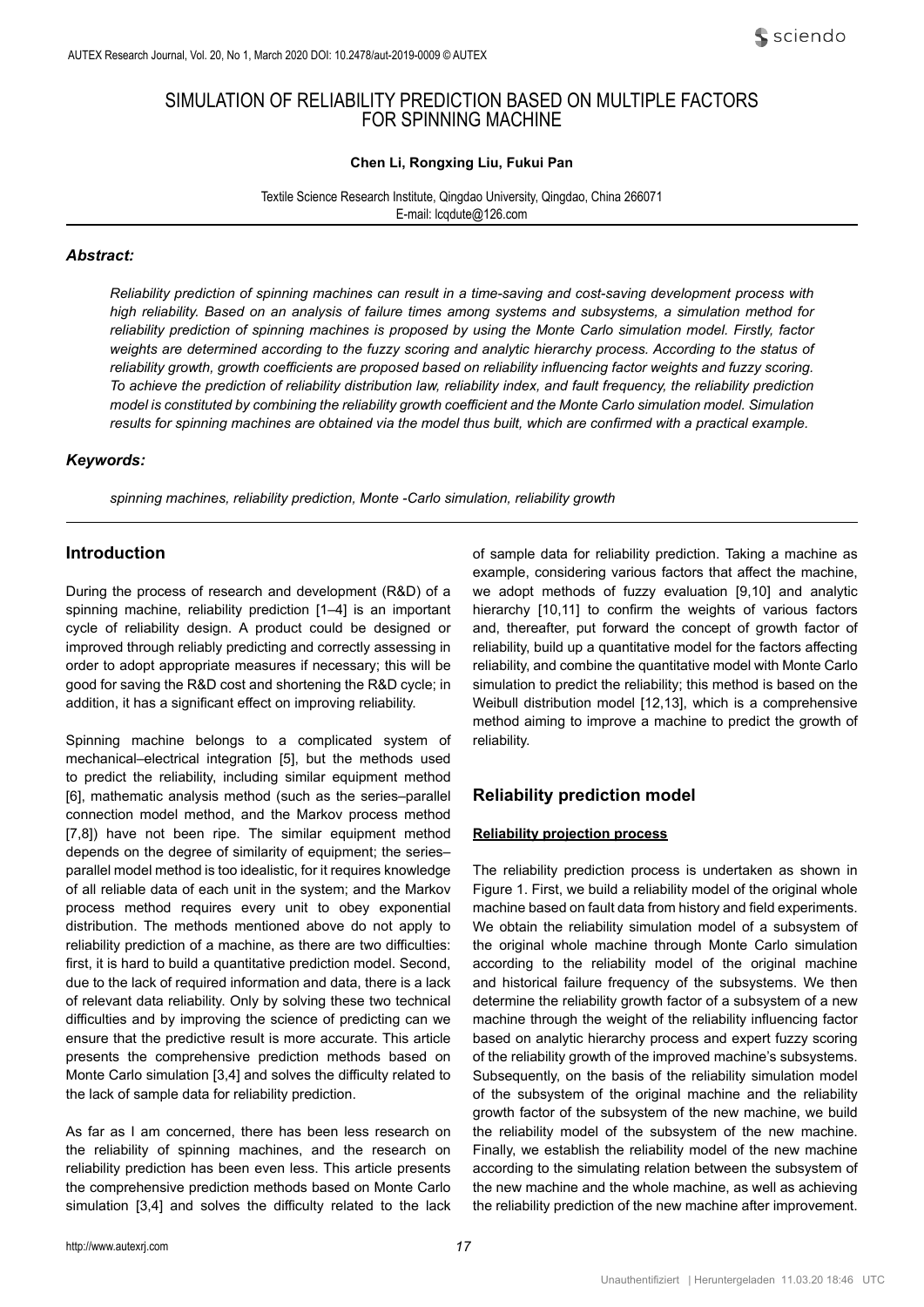

**Figure 1.** Technological process of reliability prediction.

Mean time between failures (MTBF) mapping relation model of whole machine and subsystems

Take  $T_k$  as full life circle of a spinning machine,  $N$  as total failures of this machine,  $\overline{\mathbf{n}}$  as the number of subsystem;  $N_k$  represents the total failures of the  $k$ th subsystem,  $p_k$ represents the failure frequency of the  $k$ <sup>th</sup> subsystem,  $m_k$ represents the mean time between failures (MTBF) index value of the subsystem, and  $m_k$  represents the MTBF index value of the whole machine; obviously, there exists the following theoretical Equation (1):

$$
\begin{cases}\n m_s = \frac{T_s}{N} \\
 m_k = \frac{T_s}{N_k} \\
 N_k = N p_k \\
 \sum_{k=1}^n p_k = 1\n\end{cases}
$$
\n(1)

We obtain the MTBF mapping relation model of the whole machine and the subsystems as shown in Equation (2):

$$
\frac{1}{m_s} = \sum_{k=1}^{n} \frac{1}{m_k}
$$
 (2)

Weight model of reliability influencing factors

Reliability evaluation index has high sensitivity to the weights of the influencing factors; therefore, it is very important to determine the weights of the influencing factors. In this paper, we adopt the analytic hierarchy process to determine weight.

At first, we construct and judge the matrix as shown in Equation (3):

$$
D = \begin{bmatrix} u_{11} & u_{12} & \cdots & u_{1n} \\ u_{21} & u_{22} & \cdots & u_{2n} \\ \vdots & \vdots & \vdots & \vdots \\ u_{n1} & u_{n2} & \cdots & u_{nn} \end{bmatrix}
$$
 (3)

where  $\mathbf{u}_{ij}$  represents the relative importance of the  $\mathbf{i}_{th}$  evaluation factor with reference to the  $\mathbf{j}$ th evaluation factor. Here,  $\mathbf{u}_{ij}$ represents the relative importance of the Ith evaluation factor with reference to the  $\frac{1}{2}$ th evaluation factor, and its value is the reciprocal of  $^{\mathbf{u}_{\mathbf{ij}}}$ 

Calculating and judging the maximum characteristic root  $\lambda_{\text{max}}$ and substituting into the set of homogeneous linear equations [Equation (4)]:

$$
\begin{cases}\n\left(u_{11} - \lambda\right)w_1 + u_{12}w_2 + \dots + u_{1n}w_n = 0 \\
u_{21}w_1 + \left(u_{22} - \lambda\right)w_2 + \dots + u_{2n}w_n = 0 \\
& \dots \\
u_{n1}w_1 + u_{n2}w_2 + \dots + \left(u_{nn} - \lambda\right)w_n = 0\n\end{cases} (4)
$$

Solving  $W_1, W_2, \dots, W_n$  we obtain the eigenvector (5) corresponding to the maximum characteristic root  $\lambda_{\text{max}}$ ,

$$
W = (w_1, w_2, \cdots, w_n)
$$
\n<sup>(5)</sup>

We normalize  $W$  to obtain the quantitative weight of the influencing factors and quantify the importance of the various influencing factors. Finally, we conduct the consistency inspection according to Equation (6):

$$
CR = \frac{CI}{RI}
$$
 (6)

where  $CR$  is the random consistency ratio of the judgment matrix;  $CI$  is the common consistency indicator of the judgment matrix, and its value is  $CI = (\lambda_{\text{max}} - n)/(n-1)$ ; RI is the average random consistency indicator of the judgment matrix, and the judgment matrix is of the fifth to ninth order. The value of  $RI$  is shown in Table 1.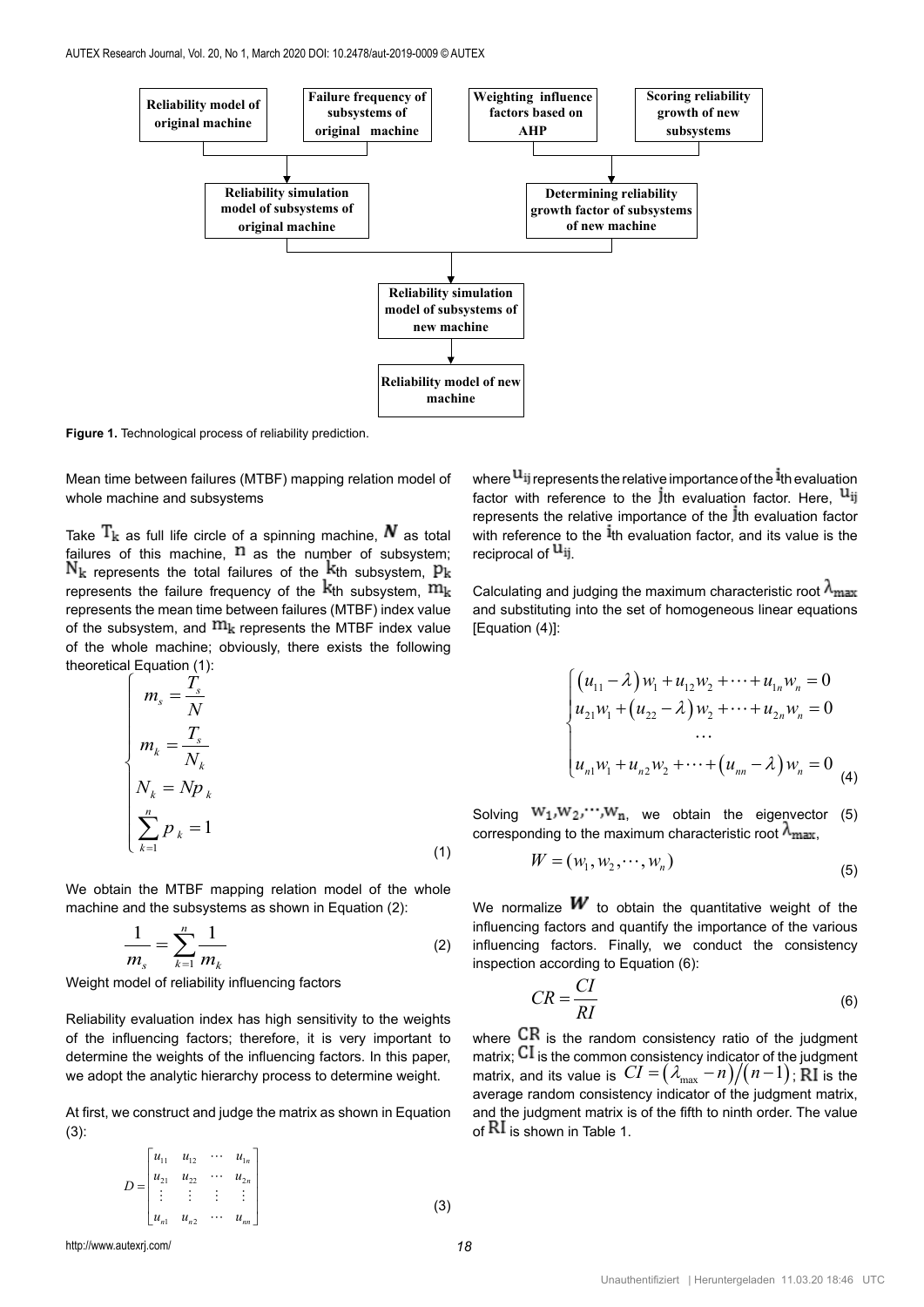**Table 1.** The RI value for the consistency test of comparison matrix

| n  |      |      |      |      |      |
|----|------|------|------|------|------|
| RI | 1.12 | 1.24 | 1.32 | 1.41 | 1.45 |

When  $CR < 0.1$ , the judgment matrix is regarded as having satisfied consistency, indicating reasonable weight allocation; otherwise, expert scoring should be carried out again until satisfactory consistency is obtained.

#### **Reliability growth coefficient model**

We use the linear weighting method to obtain the comprehensive score of each subsystem of each influencing factor of the subsystems of the original machine and the improved new machine, as well as the weight of the reliability influencing factor. The comprehensive scoring model of the subsystem is shown in Equation (7):

$$
G_k = \sum_{i=1}^{q} \omega_i g_{ki} \quad k = 1, \cdots, n; \ \ i = 1, \cdots, q; \ (7)
$$

where  $G_k$  is the comprehensive score of the  $k$ th subsystem;  $\omega_i$  is the weight of the <sup>i</sup>th influencing factor; and  $g_{ki}$  is the score of the  $\mathbf{1}_{\text{th}}$  influencing factor.

The reliability growth coefficient of the subsystems can be defined as the ratio  $C_k$  between the score  $G_k$  of the new machine and the score  $G_k$  of the original machine, i.e., Equation (8):

$$
C_k = \frac{G'_k}{G_k} = \frac{{X'_k}'}{X_k}
$$
 (8)

#### **Simulation of reliability sample data**

We use Weibull distribution to carry out reliability modeling on the sample data of trouble-free working time of the machine. Then, we use Monte Carlo simulation to obtain the troublefree working time sample  $X_k$  of the subsystems of the original machine according to the reliability distribution law of the original machine. Then, we obtain the trouble-free working time sample  $X_{l_r}$  of the subsystems of the new improved machine according to the reliability growth coefficient model and convert into the trouble-free working time sample  $X$  of the new machine. We conduct reliability modeling on  $X$  to obtain the result of the simulated prediction of the new machine. The trouble-free working times are shown in Figure 2, wherein  $\boldsymbol{T}_{i,i}$ indicates the working time corresponding to the  $\overline{\text{I}}$ th failure of the  $\mathbf{i}$ th subsystem.



**Figure 2.** Relationship of the working time between failures for the whole machine and subsystems.

We then conduct reliability modeling on the sample data of trouble-free working time to obtain the Weibull distribution law. The simulation sample  $X = (x_1, ..., x_k, ..., x_s)$  of trouble-free working time of the original machine is produced according to Weibull distribution, assorted according to sequence, and converted into sample  $T = (t_1, ..., t_k, ..., t_s)$  of the original machine in failure, where  $t_i$  is calculated according to Equation (9):

$$
t_i = \sum_{j=1}^i x_j \tag{9}
$$

We then randomly assigned each element  $t_i$  in T to the  $k$ <sup>th</sup> subsystem according to the probability of  $\bm{p}_{\bm{k}}$  (failure frequency of the **K**<sup>th</sup> subsystem) and obtained the simulation sample of the subsystems of the original machine at the time of failure. The simulation sample  $\{X_1, \dots, X_k, \dots, X_n\}$ of the subsystems of the original machine at failure time is obtained according to the simulation sample of the subsystems of the original machine.

The simulation sample  $\{X_1^{'}, \cdots, X_{k'}^{'} \cdots, X_{n}^{'}\}$  of the new machine in trouble-free working time is obtained according to the simulation sample  $\{\Lambda_1, \cdots, \Lambda_k, \cdots, \Lambda_n\}$  of the trouble-free working times of the subsystems of the original machine, and the reliability growth factor model, where  $X_k = (X_{k1}, ..., X_{ki}, ..., X_{km})$   $j = (1, 2, ..., m)$  the subscript  $j = (1, 2, \dots, m)$  in sample  $A_k$  is the failure sequence of the subsystems, converted into the failure time . Here, ki is calculated according to Equation (10): take  $t = Min(t, \dots, t, \dots, t_{\dots})$  as the termination time of the failure observation of the whole machine.

$$
t'_{kj} = \sum_{i=1}^{j} x'_{ki}
$$
 (10)

The total failure time of the whole machine is  $T$ . All the failure times (equal to or less than  $t_{min}$ ) are arranged to obtain failure time sequence of the whole machine in the time zone and thereafter are converted to get the simulation sample  $X = (X_1, \dots, X_L, \dots, X_s)$  of the no-failure working time of the whole machine. Thus, reliability modeling and reliability prediction can be carried out for the improved machine.

### **Reliability prediction case**

### **Description of case**

In this case, a spinning machine is selected as the reliability prediction object. Statistics on the failure frequencies of the subsystems of the original machine is obtained based on the maintenance record of the original machine. Subsequently, a 3-month field track test was conducted on the original machine and the reliability model of the original machine was established according to the operation records and failure records. Determination of the main factors affecting the reliability of the machine was done through communication with the designers of the machine. Fuzzy scoring was done by the designer through comparison of the machine before and after improvement. The reliability prediction model is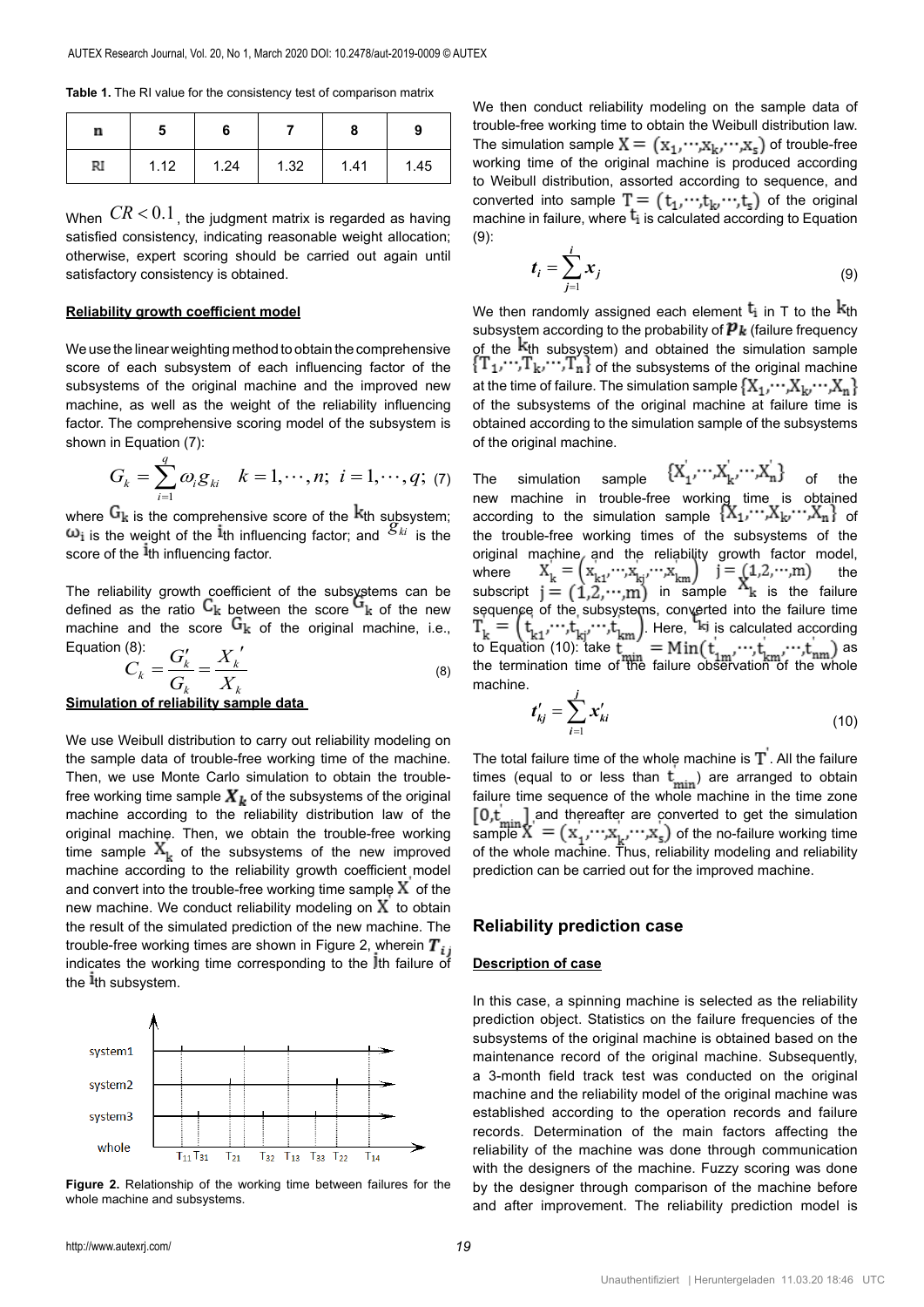then used to predict the reliability distribution law of the new machine.

# **Data collection and processing**

The collection of reliability data of the machine was done by the field track mode, recording the operation state, failure time, failure cause, and so on in real time. Further, data screening was done according to relevant specifications on reliability data screening regulations, ensuring authentic fault data.

Through field data collection method, the fault data of 10 spinning machines of certain user enterprises was collected for 3 months; the period was from May 11, 2017 to August 11, 2017. The relevant reliability data examined are shown in Table 2.

The spinning machine was divided into several subsystems and then the frequency list of the subsystems was obtained as shown in Table 3.

There are many factors influencing the reliability of a spinning machine, mainly including functional complexity, structural complexity, repairability (level of recovery), technical level (materials, processing, assembly, and so on), quality of components (stability of components), workload (level and frequency), environmental conditions (air temperature, humidity, and cleanliness), maintenance state, and so on.

We determined the list of reliability influencing factors based on the influence analysis of the machine's failure mode and by communication with designer, as shown in Table 4. We then worked out the comparison scoring table of the reliability influencing factors of the spinning machine by adopting the analytic hierarchy process to determine the weights of the

**Table 2.** Reliability data for the MTBF index of a spinning machine

influencing factors, in order to facilitate the scoring by the designers.

According to the scores arrived at by the designers based on Table 4, we obtained the average comparison score of the reliability influencing factor of the machine, as shown in Table 5.

# **Determination of reliability growth factor**

According to the score determined by the designers based on Table 2, we obtained the average score of the reliability influencing factor of the subsystems of a spinning machine, as shown in Table 7.

We solved the reliability growth coefficient of the subsystems of the new machine relative to the original machine according to the reliability growth coefficient model and the score table of the influencing factors of the subsystems of the machine, as shown in Table 9.

### **Prediction result and analysis**

We obtained the reliability parameter of the original machine and the new machine according to the reliability prediction model and the case data. In order to verify the accuracy of the prediction method, we also used the field track mode to obtain the fault data of the new machine and calculated the reliability indicator.

We then listed the relative errors of the actually estimated values of the new spinning machine and the predicted Weibull distribution parameters by using the model to simulate 1000 times, as shown in Table 10.

| <b>Numbers</b>               |     | 2    | 3                        | 4   | 5   | 6   |                 |                          | 9    | 10  |
|------------------------------|-----|------|--------------------------|-----|-----|-----|-----------------|--------------------------|------|-----|
|                              | 47  | 229  | 1144                     | 133 | 265 | 117 | 597             | 387                      | 134  | 904 |
|                              | 200 | 1192 | 335                      | 194 | 776 | 133 | 108             | 100                      | 145  | 506 |
| Time between failures, hours | 270 | 327  | 266                      | 142 | 275 | 133 | $\qquad \qquad$ | 465                      | 1073 | 94  |
|                              |     | 516  | $\overline{\phantom{0}}$ | 397 | —   | 399 | 328             | $\overline{\phantom{0}}$ | 532  |     |

**Table 3.** Failure frequencies of the old machine

| <b>Subsystems</b> | Frequency, % |
|-------------------|--------------|
| Drive system      | 8.58         |
| Electrical system | 13.67        |
| Drafting system   | 22.50        |
| Winding system    | 18.75        |
| Twist system      | 14.50        |
| Tooling system    | 22.00        |

**Table 4.** Factors influencing reliability of a spinning machine

| Number             |          |           |               |                    |                      |             |          |
|--------------------|----------|-----------|---------------|--------------------|----------------------|-------------|----------|
| Influencing factor | Function | Structure | Repairability | Technical<br>level | Component<br>quality | Maintenance | Workload |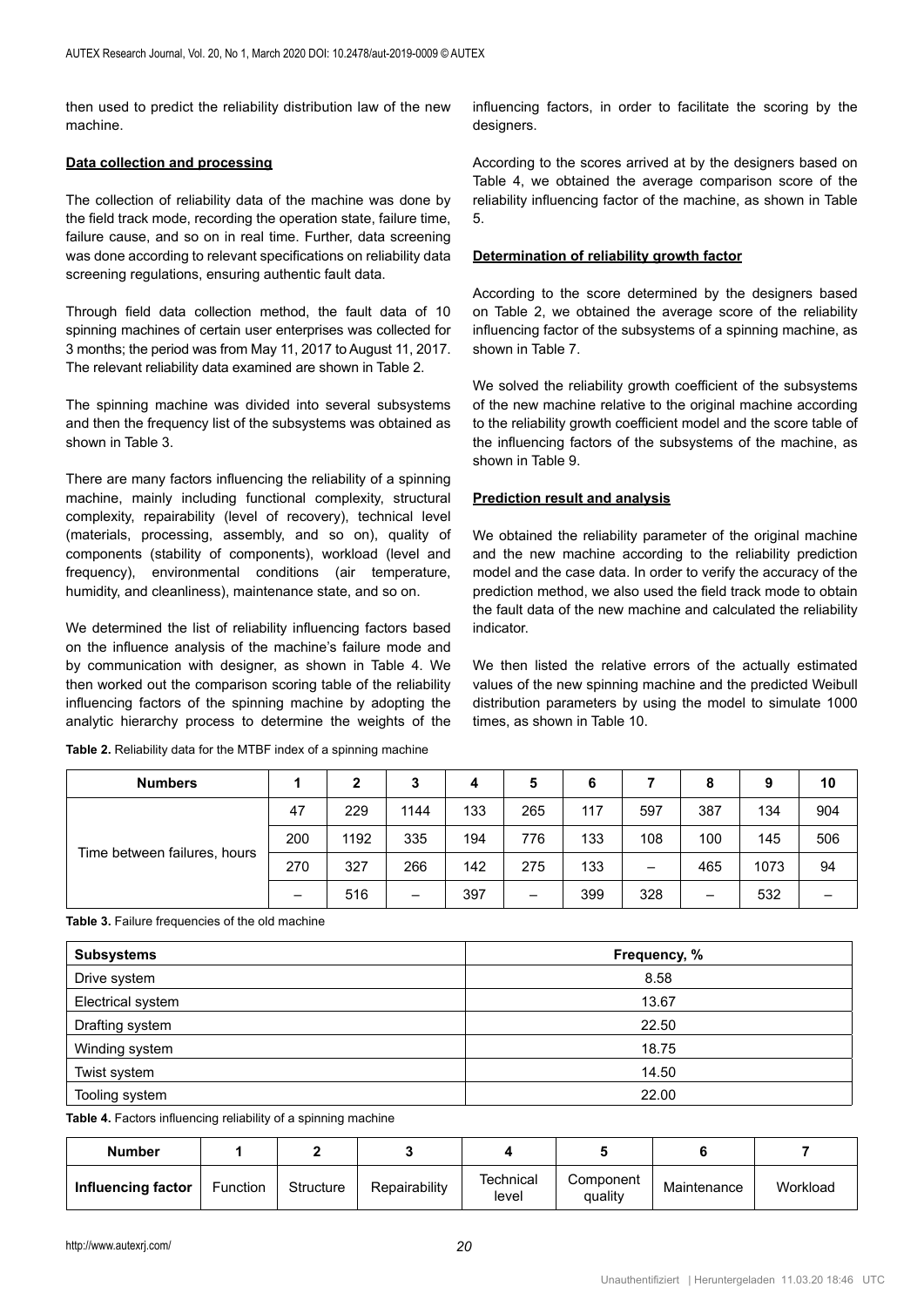| <b>Influencing factors</b> |                |                          |                | $\overline{2}$ |                          | 3              | 4              |                |                | 5 | 6 |  |
|----------------------------|----------------|--------------------------|----------------|----------------|--------------------------|----------------|----------------|----------------|----------------|---|---|--|
|                            |                |                          |                |                |                          |                |                |                |                |   |   |  |
| $\overline{2}$             |                | 5                        |                |                |                          |                |                |                |                |   |   |  |
| 3                          | $\overline{ }$ | 5                        | 4              | 4              |                          |                |                |                |                |   |   |  |
| 4                          | 5              | $\overline{\phantom{a}}$ | 3              | $\overline{A}$ | $\overline{\phantom{a}}$ | -1             |                |                |                |   |   |  |
| $5\phantom{.0}$            | 4              | ٠                        | $\overline{4}$ | 4              | 5                        | $\overline{ }$ | $\overline{A}$ | 3              |                |   |   |  |
| 6                          | A              | и                        | $\overline{4}$ |                | 3                        | 4              | $\overline{A}$ | $\overline{4}$ | $\overline{A}$ | 1 |   |  |
|                            | 2              |                          |                |                | 5                        | 4              | $\overline{A}$ | 3              |                | 2 |   |  |

# **Table 5.** Scoring data for comparison of the reliability influencing factors

**Note:** We filled out the score of the horizontal index relative to the vertical index on the left side of a blank form and filled out the score of the vertical index relative to the horizontal index on the right side (refer to Table 6). The score must be an integer between zero and nine.

**Table 6.** Scoring scale for comparison of reliability influencing factors

| <b>Levels</b> | Implication                         |
|---------------|-------------------------------------|
|               | Equally important                   |
| 3             | Commonly important                  |
| 5             | Fairly important                    |
|               | Greatly important                   |
| 9             | <b>Extremely important</b>          |
| 2,4,6,8       | Between the above respective levels |

| Table 7. Mean scoring for the reliability influencing factors of spinning machine subsystems |  |  |  |
|----------------------------------------------------------------------------------------------|--|--|--|
|----------------------------------------------------------------------------------------------|--|--|--|

|                          |   | 1              |   | $\overline{2}$ |   | 3              |                | 4   |   | 5 |     | 6   |                |     |
|--------------------------|---|----------------|---|----------------|---|----------------|----------------|-----|---|---|-----|-----|----------------|-----|
| <b>Drive system</b>      | 5 | 5              | 4 | 6              | 5 | 5.5            | 6              | 7   | 5 | 6 | 5   | 6.5 | 7              | ⇁   |
| <b>Electrical system</b> | 4 | 6              | 4 | $\overline{7}$ | 5 | 6              | $\overline{4}$ | 8   | 6 | 7 | 3   | 8   | 5              | 7.5 |
| <b>Drafting system</b>   | 5 | $\overline{7}$ | 4 | 7.5            | 6 | 8              | 6              | 7.5 | 5 | 9 | 6   | 7.5 | 4              | 8   |
| <b>Winding system</b>    | 3 | 7              | 5 | 7              | 4 | 5              | 5              | 8.5 | 4 | 7 | 4   | 6   | 5              | 8   |
| <b>Twist system</b>      | 4 | 8              | 6 | 8              | 4 | 7              | 6.5            | 8   | 5 | 9 | 4   | 8   | $\overline{7}$ | 5   |
| <b>Tooling system</b>    | 5 | 6              | 3 | 7.5            | 5 | $\overline{7}$ | 4              | 6   | 5 | 6 | 5.5 | 7.5 | 6              | 7.5 |

**Note:** Score on the left is for the original machine, and the score on the right is for the new machine. For scoring, please refer to Table 8.

**Table 8.** Scoring scale for the reliability influencing factors

| <b>Levels</b> |                  | Implication   |               |               |  |  |  |  |  |  |  |  |  |
|---------------|------------------|---------------|---------------|---------------|--|--|--|--|--|--|--|--|--|
| $0 - 2$       | Very easy        | Very poor     | Very low      | Very little   |  |  |  |  |  |  |  |  |  |
| $2 - 4$       | Easy             | Poor          | Low           | Little        |  |  |  |  |  |  |  |  |  |
| $4 - 6$       | Average level    | Average level | Average level | Average level |  |  |  |  |  |  |  |  |  |
| $6 - 8$       | Complicated      | Good          | High          | <b>Big</b>    |  |  |  |  |  |  |  |  |  |
| $8 - 10$      | Very complicated | Very good     | Very high     | Very big      |  |  |  |  |  |  |  |  |  |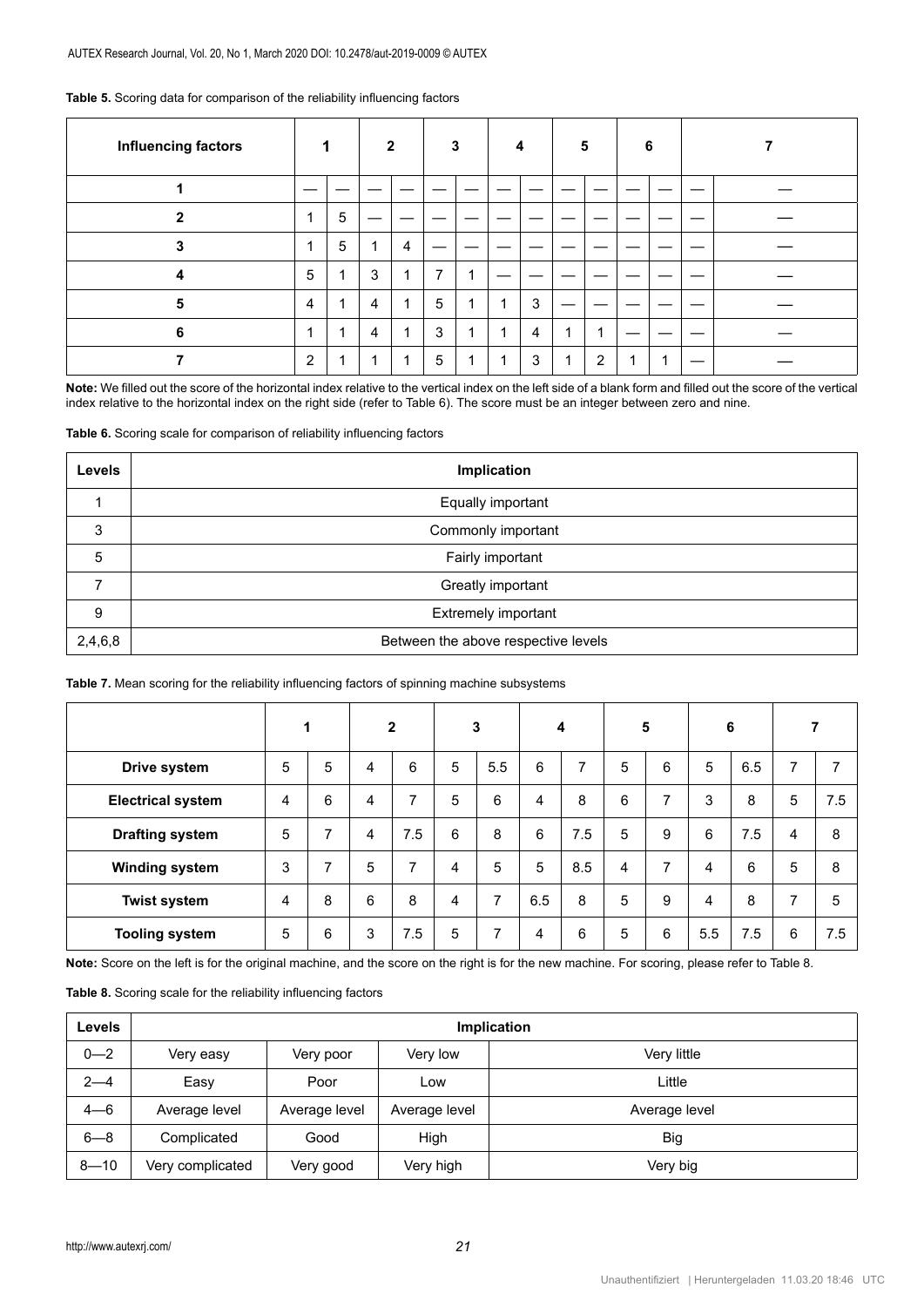**Table 9.** Growth coefficients of the spinning machine subsystems

| <b>Subsystems</b>  |       |       |       |       |       |      |
|--------------------|-------|-------|-------|-------|-------|------|
| Growth coefficient | .1614 | .6884 | .4696 | .6809 | .4145 | 377' |

**Table 10.** Comparison of reliability distribution parameters and errors

| <b>Parameters</b> | Scale parameter | Shape parameter | MTBF, hours |
|-------------------|-----------------|-----------------|-------------|
| Old machine       | 414.94          | 1.3368          | 381.18      |
| New machine       | 560.72          | 1.1429          | 432.7       |
| Prediction        | 562.30          | 1.0365          | 554.22      |



**Figure 3.** Comparison of the reliability distribution law of the spinning machine.

**Table 11.** Comparison of the failure frequency of the machine's subsystems

| <b>Subsystems</b> | <b>Drive system</b> | <b>Electrical</b><br>system | <b>Drafting</b><br>system | <b>Winding</b><br>system | <b>Twist system</b> | <b>Tooling system</b> |
|-------------------|---------------------|-----------------------------|---------------------------|--------------------------|---------------------|-----------------------|
| Old machine, %    | 8.58                | 13.67                       | 22.5                      | 18.75                    | 14.5                | 22                    |
| New machine, %    | 10.67               | 11.75                       | 21.88                     | 16                       | 14.76               | 22.8                  |
| Prediction, %     | 12.73               | 14.81                       | 23.94                     | 16.55                    | 10.88               | 21.09                 |

Table 10 shows a list of the actually estimated reliability parameters of the original and new machines, as well as the average reliability parameters of the new machine obtained by using the reliability prediction model to simulate 1000 times. It can be seen that the prediction error of the shape parameter is relevant and big according to the relative prediction error; this is because the new machine is not at the occasional failure period of the bathtub curve.

As shown in Figure 3, the actual distribution law and the prediction result of the new spinning machine are basically the same, because the shape parameter of the reliability distribution is larger. In addition, the reliability level of the new machine is obviously improved.

As shown in Table 11, the difference among the subsystem failure frequencies of the original machine, the new machine, and the prediction value is not big, indicating that the prediction result of failure frequency is good, the improved parts of the machine are relatively balanced, and the reliability of the subsystems has been enhanced.

# **Conclusions**

This paper enumerates the main factors that affect the reliability of spinning machines. These factors are quantitatively described by expert fuzzy scoring and analytic hierarchy process. A simulation relation model of reliability is established by using the Monte Carlo simulation model. The simulation results